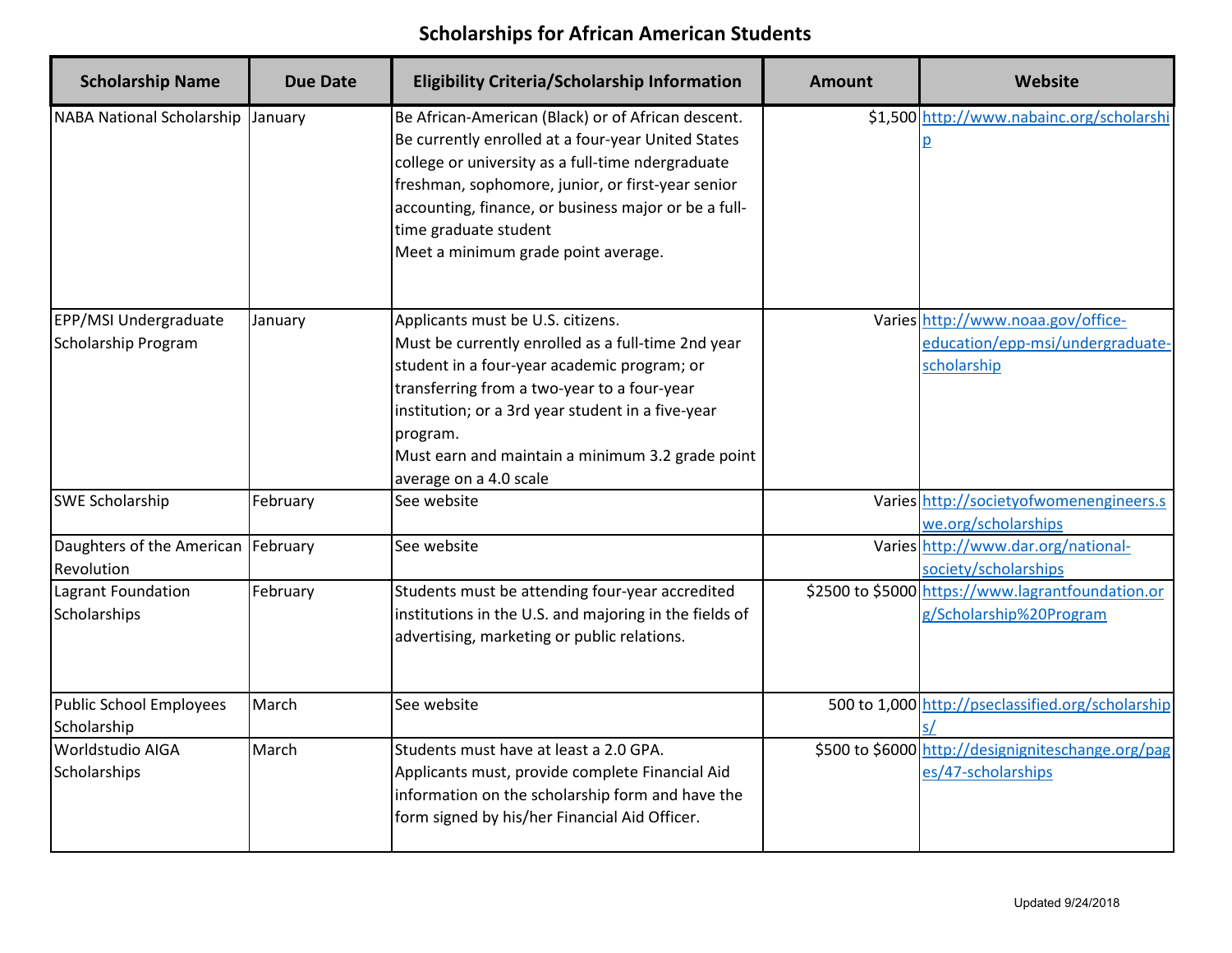| <b>Scholarship Name</b>                    | <b>Due Date</b> | <b>Eligibility Criteria/Scholarship Information</b>                                                                                                                                                                                                                                                                                                    | <b>Amount</b> | Website                                                                                                       |
|--------------------------------------------|-----------------|--------------------------------------------------------------------------------------------------------------------------------------------------------------------------------------------------------------------------------------------------------------------------------------------------------------------------------------------------------|---------------|---------------------------------------------------------------------------------------------------------------|
| Jackie Robinson<br>Scholarship Program     | February        | Plan to attend an accredited and approved four-<br>year institution within the United States;<br>Show leadership potential;<br>Demonstrate a dedication to community service;<br>Present evidence of financial need;<br>Be a United States citizen;                                                                                                    |               | up to \$28,000/four http://www.jackierobinson.org/ap<br>years ply/applicants/                                 |
| <b>Blacks at Microsoft</b><br>Scholarships | March           | Be of African descent (for example, African<br>American, African, or Ethiopian).<br>Plan to pursue a bachelor's degree in engineering,<br>computer science, computer information systems,<br>or select business programs (such as finance,<br>business administration, or marketing).<br>Have a cumulative GPA of 3.3 or higher.                       |               | \$5,000 http://www.microsoft.com/en-<br>us/diversity/programs/blacks-<br>scholarships.aspx                    |
| LinTV Minority Scholarship                 | March           | Must be an undergraduate student<br>Must attend a university, a four-year college or a<br>two-year college<br>Must study full-time<br>Must be a US Citizen<br>Minimum 3.0 GPA<br>Restricted to students studying Journalism or<br><b>TV/Radio Broadcasting</b>                                                                                         |               | Varies https://www.petersons.com/schol<br>arship/lintv-minority-scholarship-<br>111 173140.aspx#/sweeps-modal |
| <b>NABJ Scholarships</b>                   | March           | Must be an American or foreign-born student who<br>is currently enrolled full-time at an accredited<br>college/university in the U.S.<br>Must major in journalism or a communications-<br>related discipline with the interest of pursuing a<br>journalism career<br>Must meet the cumulative G.P.A. requirement<br>verified on an official transcript |               | \$2,500 http://www.nabj.org/?page=seeds<br>cholarships                                                        |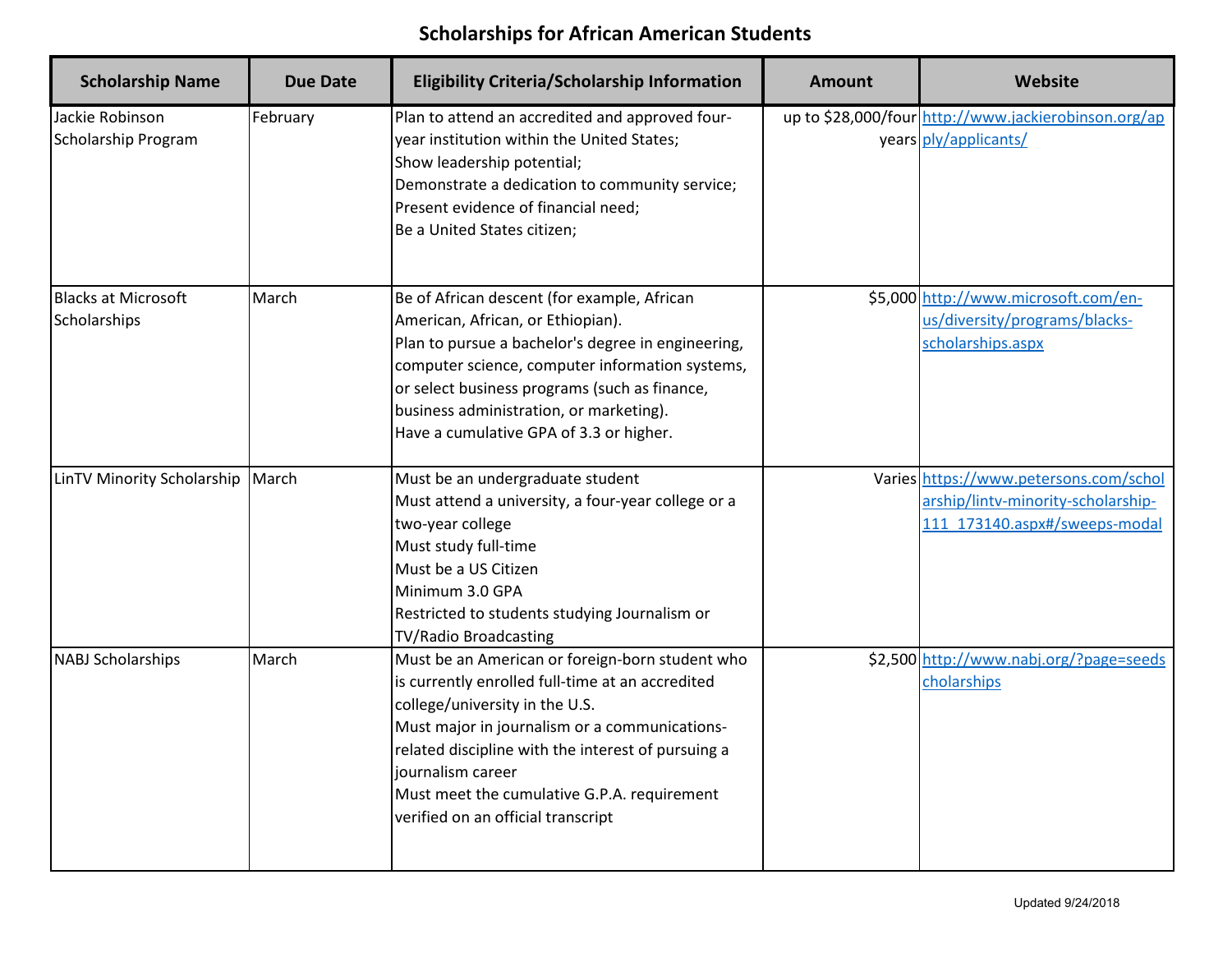| <b>Scholarship Name</b>                            | <b>Due Date</b> | <b>Eligibility Criteria/Scholarship Information</b>                                                                                                                                                                                                                                                                                                                                                                                     | <b>Amount</b> | Website                                                                                                 |
|----------------------------------------------------|-----------------|-----------------------------------------------------------------------------------------------------------------------------------------------------------------------------------------------------------------------------------------------------------------------------------------------------------------------------------------------------------------------------------------------------------------------------------------|---------------|---------------------------------------------------------------------------------------------------------|
| <b>ACS Scholars Program</b>                        | March           | Be African-American, Hispanic/Latino, or American<br>Indian<br>Be a U.S. citizen or permanent U.S. resident<br>Be a full-time student at a high school or accredited<br>college, university, or community college<br>(Grade Point Average 3.0, "B" or better)<br>Majoring in chemistry, biochemistry, chemical<br>engineering or a chemically-related science OR<br>intending to or already pursuing a degree in<br>chemical technology |               | \$5,000 https://www.acs.org/content/acs/<br>en/funding-and-<br>awards/scholarships/acsscholars.ht<br>ml |
| National Hook-Up of Black<br>Women                 | March           | Awarded to African American freshmen,<br>sophomore, junior, or senior students enrolled in an<br>accredited college or university.                                                                                                                                                                                                                                                                                                      |               | \$1,000 http://nhbwinc.com/scholarship.ht<br>ml                                                         |
| <b>NATAS - Northwest</b><br>Scholarship Program    | February        | See Website                                                                                                                                                                                                                                                                                                                                                                                                                             |               | \$2,500 http://www.natasnw.org/scholarsh<br>ip/scholarship.html                                         |
| <b>Udall Undergraduate</b><br>Scholarship          | March           | Students working towards positive solutions to<br>environmental challenges or to issues impacting<br>Indian country,<br>Demonstrated your commitment to one of these<br>areas through public service,<br>Students who inspire and motivate others to take<br>action,<br>Committed to making a difference through civility<br>and consensus building.                                                                                    |               | Varies http://www.udall.gov/OurProgram<br>s/Scholarship/Apply.aspx                                      |
| MLA/NLM Spectrum<br>Scholarship                    | March           | African American, Hispanic, Asian, Native American,<br>or Pacific Islander individuals attending ALA-<br>accredited library schools are eligible.                                                                                                                                                                                                                                                                                       |               | Varies http://www.mlanet.org/p/cm/ld/fi<br>$d = 449$                                                    |
| Congressional Black Caucas April/May<br>Foundation |                 | See website                                                                                                                                                                                                                                                                                                                                                                                                                             |               | Varies http://www.cbcfinc.org/scholarshi<br>ps/                                                         |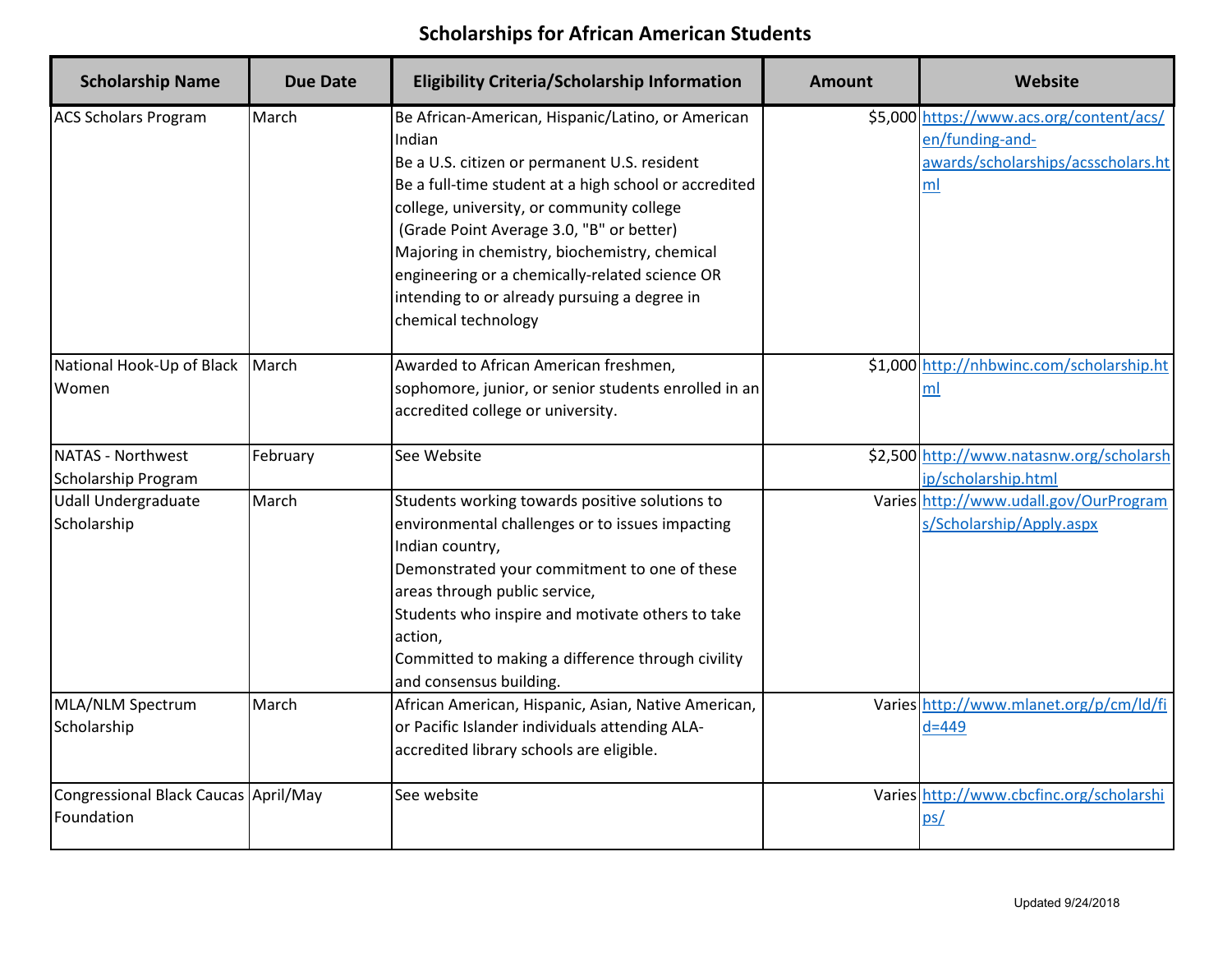| <b>Scholarship Name</b>                                                         | <b>Due Date</b> | <b>Eligibility Criteria/Scholarship Information</b>                                                                                                                                                                                                                                                                                        | <b>Amount</b> | Website                                                                              |
|---------------------------------------------------------------------------------|-----------------|--------------------------------------------------------------------------------------------------------------------------------------------------------------------------------------------------------------------------------------------------------------------------------------------------------------------------------------------|---------------|--------------------------------------------------------------------------------------|
| <b>AICPA Scholarship for</b><br><b>Minority Accounting</b><br><b>Students</b>   | April           | See website                                                                                                                                                                                                                                                                                                                                |               | Varies https://www.thiswaytocpa.com/ed<br>ucation/aicpa-legacy-scholarships/         |
| <b>National Black Nurses</b><br><b>Association Scholarship</b><br>Program       | April           | Candidate must be currently enrolled in a nursing<br>program (B.S.N., A.D., Diploma or L.P.N./ L.V.N.<br>Masters, and Doctoral)                                                                                                                                                                                                            |               | \$1000 to \$6000 http://www.nbna.org/content.asp?<br>contentid=82                    |
| <b>NANBPWC Scholarships</b>                                                     | March           | Multiple Scholarships: See Website                                                                                                                                                                                                                                                                                                         |               | Varies http://www.nanbpwc.org/index-<br>11.html                                      |
| Northwest Journalists of<br><b>Color Scholarship</b>                            | April           | You are a current student attending a four-year<br>college, community college or vocational college in<br>Washington                                                                                                                                                                                                                       |               | \$2,500 http://www.aajaseattle.org/schola<br>rships/                                 |
| Buckfire & Buckfire, P.C.<br>Law School Diversity<br><b>Scholarship Program</b> | April           | In order to be considered for the scholarship, the<br>student must be a member of an ethnic, racial, or<br>other minority, or demonstrate commitment to<br>issues of diversity within their community.                                                                                                                                     |               | \$2,000 http://www.buckfirelaw.com/librar<br>y/scholarships.cfm#law                  |
| Congressional Black Caucas April/May<br>Foundation                              |                 | See website                                                                                                                                                                                                                                                                                                                                |               | Varies http://www.cbcfinc.org/scholarshi<br><u>ps/</u>                               |
| <b>Horace and Susie Revels</b><br>Clayton Scholarship                           | May             | See website                                                                                                                                                                                                                                                                                                                                |               | \$3,500 http://prsapugetsound.org/Page.as<br>$px?cid=127$                            |
| <b>LMJ Scholarship Program</b>                                                  | June            | Students who have been accepted to an ABA<br>accredited law school for a full-time Juris Doctorate<br>degree. The scholarship is available to diverse<br>individuals who: have overcome obstacles, are<br>outstanding and promising scholars, have an<br>interest in corporate law, and possess a<br>commitment to diversity and inclusion |               | \$10,000 http://www.mcca.com/index.cfm?f<br>useaction=Page.ViewPage&PageID<br>$=477$ |
| Freedom From Religion<br><b>Foundation Student Essay</b><br>Contests            | July            | Essay Contest: See Website                                                                                                                                                                                                                                                                                                                 |               | Varies http://ffrf.org/outreach/ffrf-<br>student-scholarship-essay-contests          |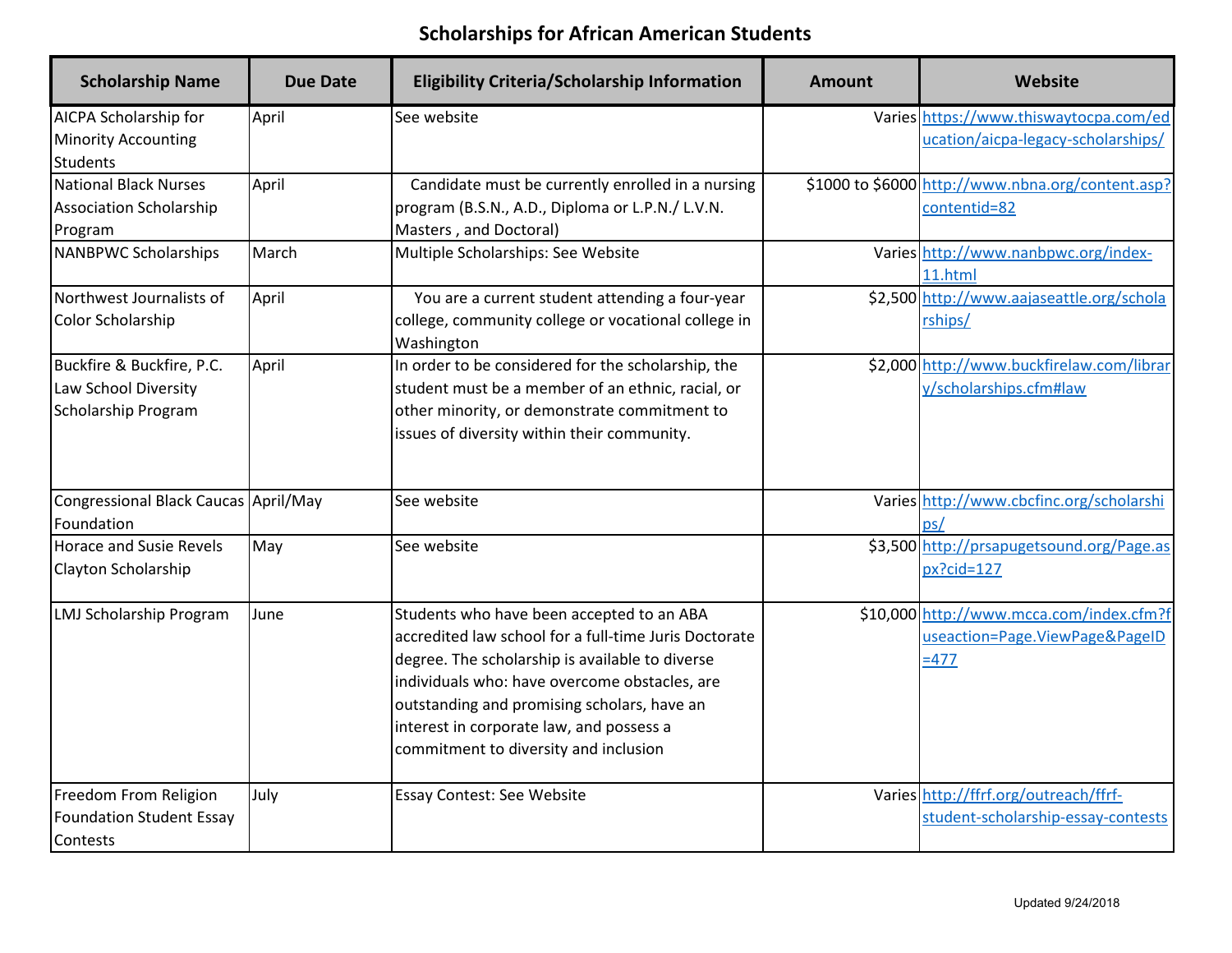| <b>Scholarship Name</b>                                     | <b>Due Date</b> | <b>Eligibility Criteria/Scholarship Information</b>                                                                                                                                                                                                                                                                                            | <b>Amount</b>        | Website                                                                                        |
|-------------------------------------------------------------|-----------------|------------------------------------------------------------------------------------------------------------------------------------------------------------------------------------------------------------------------------------------------------------------------------------------------------------------------------------------------|----------------------|------------------------------------------------------------------------------------------------|
| Reach for the Gold Book<br>Scholarship                      | July            | Must be a female student of color. Woman of<br>color identifies with any of the following ethnic<br>backgrounds: Hispanic/Latina, Native<br>American/Alaskan Native, Asian or Pacific Islander,<br>or Black/African American.                                                                                                                  |                      | \$1,000 http://www.omegaphibeta.org/nat<br>ional-initiatives/scholarships-<br>grants/          |
| The Technical Minoriity<br>Scholarship Program              | September       | Qualified minorities enrolled in a technical degree<br>program at the bachelor level or above.                                                                                                                                                                                                                                                 |                      | between \$1,000 and https://www.xerox.com/en-<br>\$10,000 us/jobs/minority-scholarships        |
| Ron Brown Scholar<br>Program                                | November        | Applicants for the Ron Brown Scholarship MUST be<br>graduating high school seniors at the time of their<br>application.                                                                                                                                                                                                                        | (\$10,000 each year) | Four-year \$40,000 https://www.ronbrown.org/sectio<br>scholarships n/apply/program-description |
| The Soroptimist Live Your<br>Dream Award                    | November        | Is enrolled in or has been accepted to a<br>vocational/skills training program or an<br>undergraduate degree program.                                                                                                                                                                                                                          |                      | \$2000 to \$2500 http://www.soroptimist.org/award<br>s/eligibility.html                        |
| Plastic Place Scholarship                                   | November        | Preference will be given to applicants who are<br>female, or belong to any minority group, including;<br>African American, Asian American, Native American,<br>Hispanic, etc.<br>The scholarship will be payable to the winner's<br>college/university (in the US).<br>Scholarship awarded to students with an average<br>GPA of 3.5 or above. |                      | \$1,500 http://www.plasticplace.com/the-<br>plasticplace-scholarship-2016/                     |
| <b>American Planning</b><br><b>Association Scholarships</b> | See Website     | Relating to Women: See Website                                                                                                                                                                                                                                                                                                                 |                      | Varies https://www.planning.org/scholars<br>hips/apa/                                          |
| <b>ASSE Foundation</b><br>Scholarship Award<br>Program      | December        | Transcripts from every university you have attended<br>Academic letter of recommendation<br>A 3.0 undergraduate GPA and (if applicable) a 3.5<br>graduate GPA                                                                                                                                                                                  |                      | Varies http://foundation.asse.org/educati<br>on.php                                            |
| <b>PRSSA Foundation</b><br>Scholarships                     | See Website     | Multiple Scholarships: See Website                                                                                                                                                                                                                                                                                                             |                      | Varies http://prssa.prsa.org/scholarships<br>competitions/individual/                          |